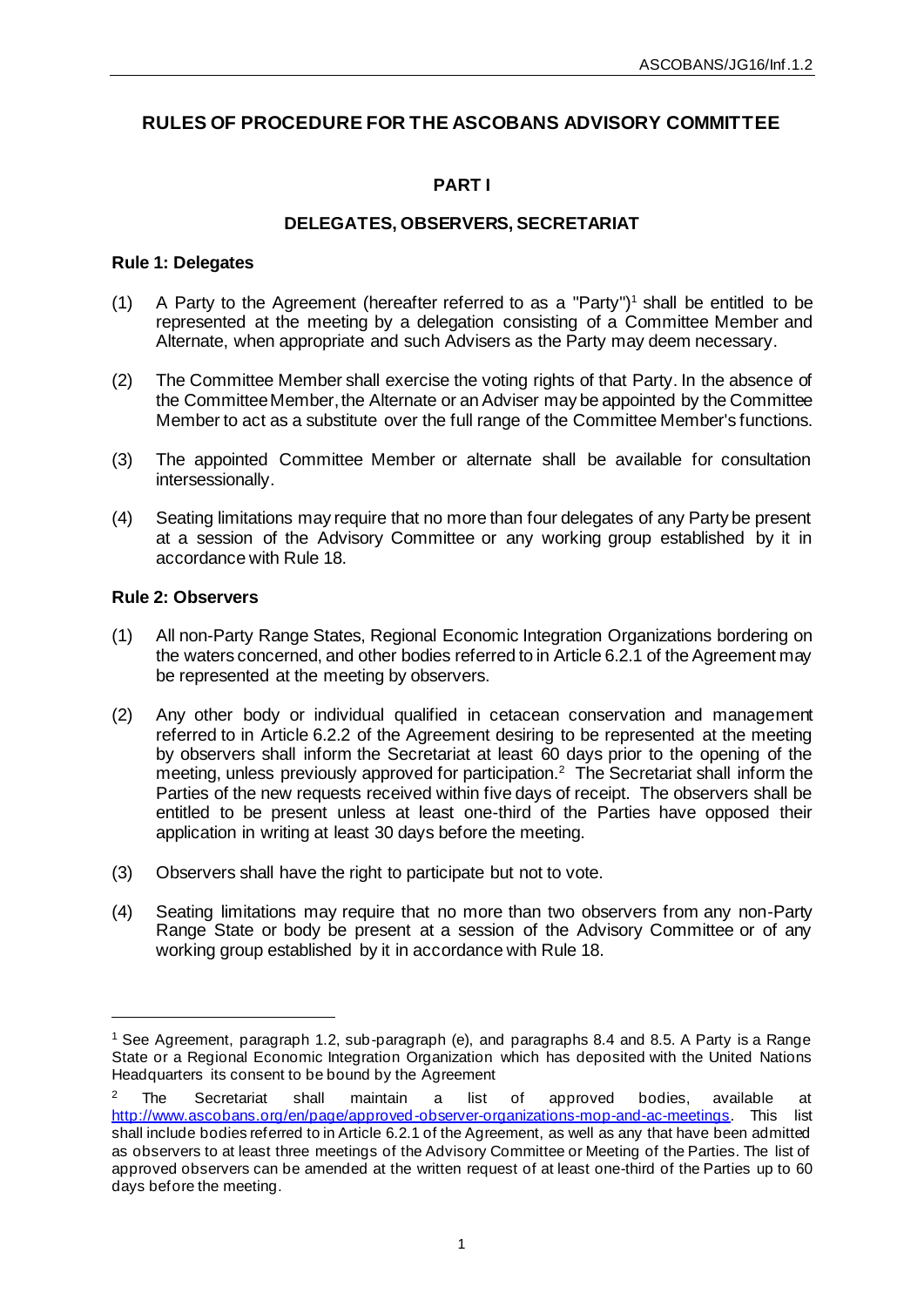## **Rule 3: Secretariat**

Unless otherwise instructed by the Parties, the Secretariat shall service and act as secretariat for the meeting. Secretariat services are provided through the UNEP/CMS Secretariat.

# **PART II**

## **OFFICERS**

#### **Rule 4: Chairpersons**

- (1) The Chairperson of the Advisory Committee shall hold office until the end of the first meeting of the Advisory Committee following each Meeting of Parties.
- (2) The Chairperson and Vice-chairperson may be nominated for re-election at the end of a term of office. In the event of the election of a new Chairperson or Vice-chairperson, the Advisory Committee shall elect these persons from among the Committee Members or their advisers.

## **Rule 5: Presiding Officer**

- (1) The Chairperson shall preside at all meetings of the Advisory Committee.
- (2) If the Chairperson is absent or is unable to discharge the duties of Presiding Officer, the Vice-Chairperson shall deputize.
- (3) In the event that both the Chairperson and the Vice-Chairperson are absent or unable to discharge the duties of Presiding Officer, the appointed Committee Member of the Party hosting the Meeting shall assume these duties.
- (4) The Presiding Officer may vote.

# **PART III**

# **RULES OF ORDER OF DEBATE**

#### **Rule 6: Powers of Presiding Officer**

- (1) In addition to exercising powers conferred elsewhere in these Rules, the Presiding Officer shall at Advisory Committee meetings:
	- (a) open and close the sessions;
	- (b) direct the discussions;
	- (c) ensure the observance of these Rules;
	- (d) accord the right to speak;
	- (e) put questions to the vote and announce decisions;
	- (f) rule on points of order; and
	- (g) subject to these Rules, have complete control of the proceedings of the Meeting and the maintenance of order.
- (2) The Presiding Officer may, in the course of discussion at a meeting, propose:
	- (a) time limits for speakers;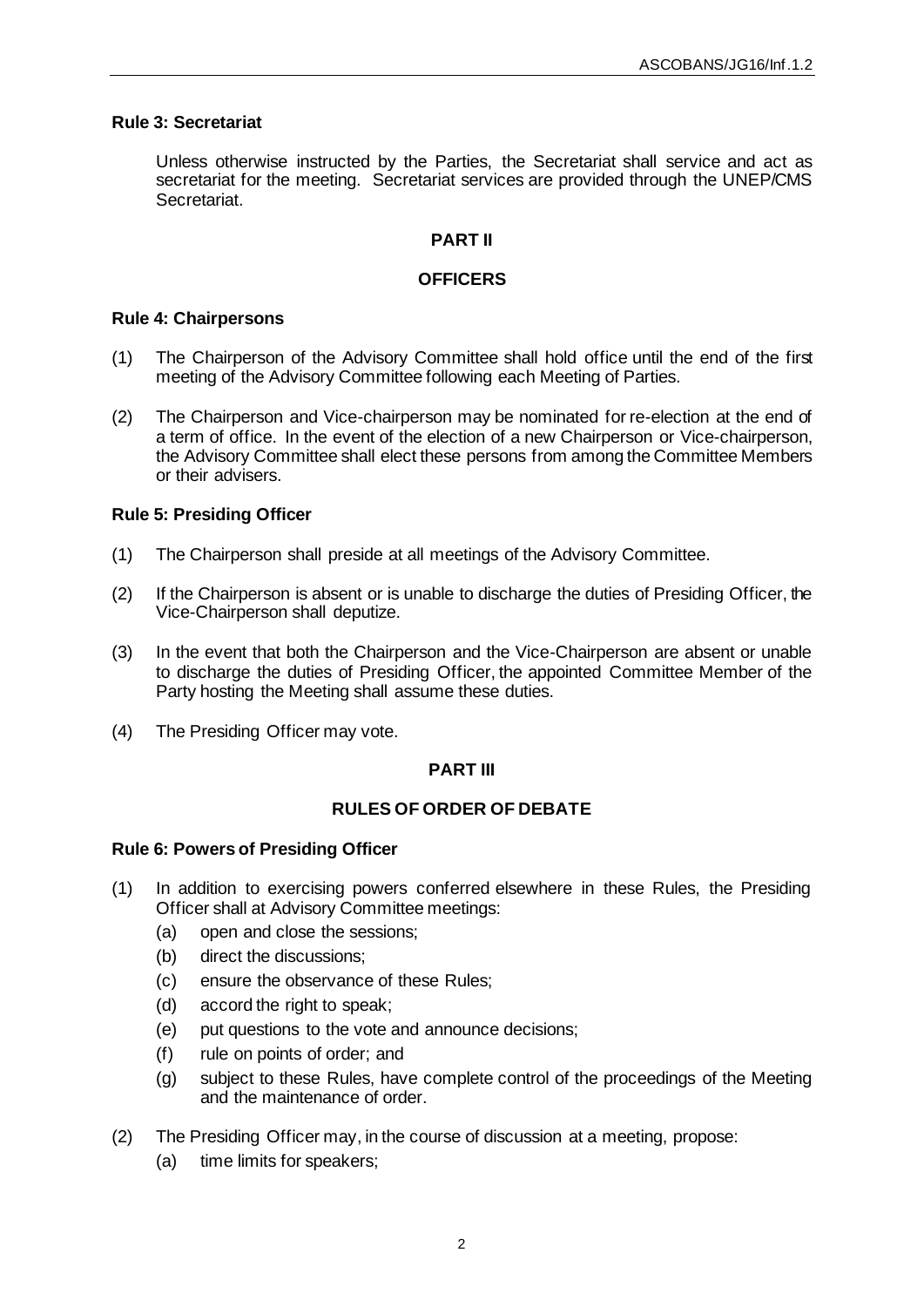- (b) limitation of the number of times the members of a delegation or observers from a State which is not a Party or a Regional Economic Integration Organization, or from any other body, may speak on any subject matter;
- (c) the closure of the list of speakers;
- (d) the adjournment or the closure of the debate on the particular subject under discussion;
- (e) the suspension or adjournment of any session; and
- (f) the establishment of drafting groups on specific issues.

# **Rule 7: Right to Speak**

- (1) The Presiding Officer shall call upon speakers in the order in which they signify their desire to speak, with precedence given to the Committee Members.
- (2) A Committee Member, adviser or observer may speak only if called upon by the Presiding Officer, who may call a speaker to order if the remarks are not relevant to the subject under discussion.
- (3) A speaker shall not be interrupted, except on a point of order. The speaker may, however, with the permission of the Presiding Officer, give way during his speech to allow any Committee Member, adviser or observer to request elucidation on a particular point in that speech.

# **Rule 8: Procedural Motions**

- (1) During the discussion of any matter, a Committee Member may raise a point of order, and the point of order shall be immediately, where possible, decided by the Presiding Officer in accordance with these Rules. A delegate may appeal against any ruling of the Presiding Officer. The appeal shall immediately be put to the vote, and the Presiding Officer's ruling shall stand unless a majority of the Parties present and voting decide otherwise. A delegate raising a point of order may not speak on the substance of the matter under discussion, but only on the point of order.
- (2) The following motions shall have precedence in the following order over all other proposals or motions before the Meeting:
	- (a) to suspend the session;
	- (b) to adjourn the session;
	- (c) to adjourn the debate on the particular subject or question under discussion;
	- (d) to close the debate on the particular subject or question under discussion.

# **Rule 9: Arrangements for Debate**

- (1) The Meeting may, on a proposal by the Presiding Officer or by a Committee Member, limit the time to be allowed to each speaker and the number of times Committee Members, advisers or observers may speak on any subject matter. When the debate is subject to such limits, and a speaker has spoken for the allotted time, the Presiding Officer shall call the speaker to order without delay.
- (2) During the course of a debate the Presiding Officer may announce the list of speakers and, with the consent of the Committee, declare the list closed. The Presiding Officer may, however, accord the right of reply to any individual if a speech delivered after the list has been declared closed makes this desirable.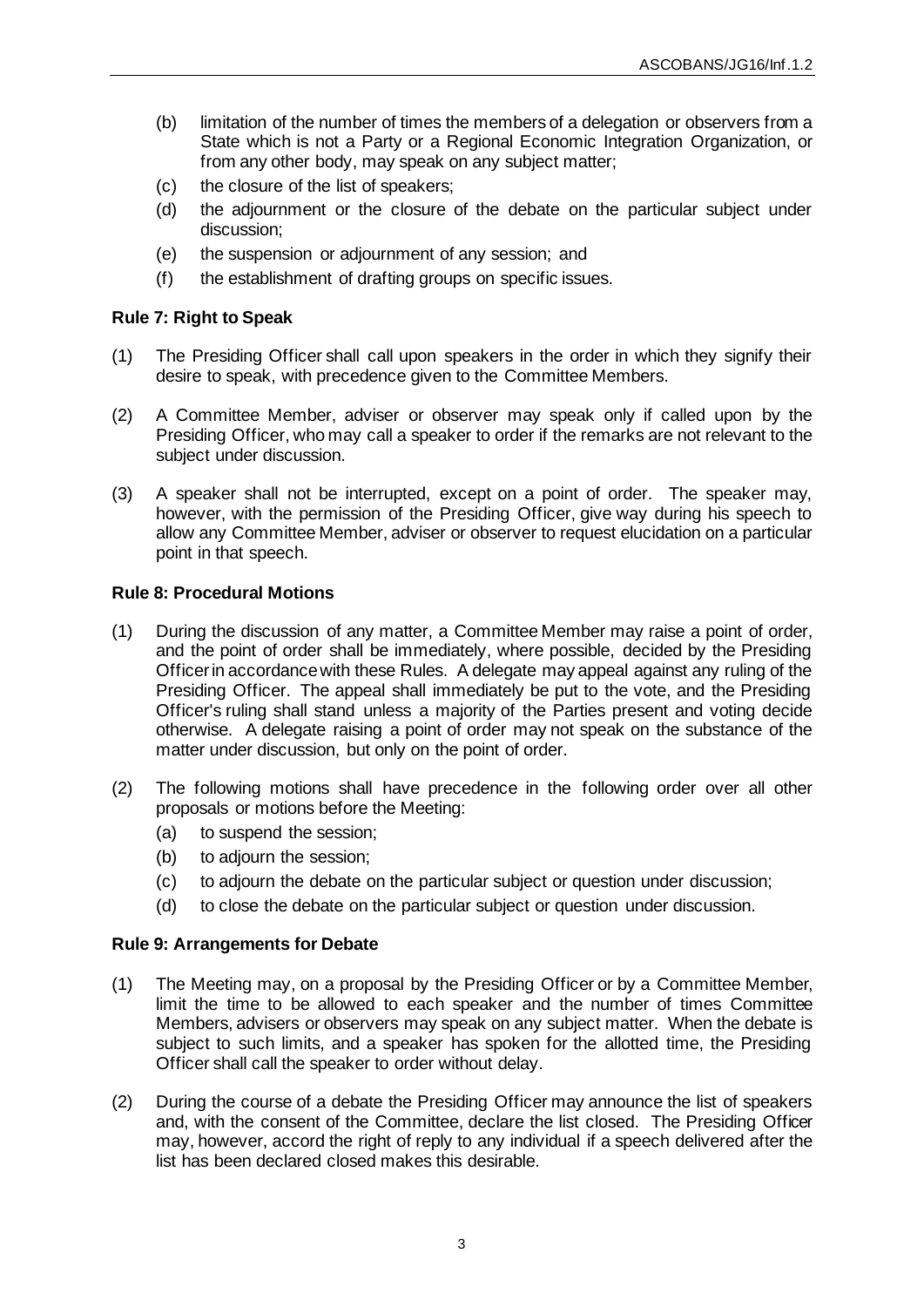- (3) During the discussion of any matter, a Committee Member may move the adjournment of the debate on the particular subject or question under discussion. In addition to the proposer of the motion, a Committee Member may speak in favour of, and a Committee Member of each of two Parties may speak against the motion, after which the motion shall immediately be put to the vote. The Presiding Officer may limit the time to be allowed to speakers under this Rule.
- (4) A Committee Member may at any time move the closure of the debate on the particular subject or question under discussion, whether or not any other individual has signified the wish to speak. Permission to speak on the motion for closure of the debate shall be accorded only to a Committee Member from each of two Parties wishing to speak against the motion, after which the motion shall immediately be put to the vote. The Presiding Officer may limit the time to be allowed to speakers under this Rule.
- (5) During the discussion of any matter a Committee Member may move the suspension or the adjournment of the session. Such motions shall not be debated but shall immediately be put to the vote. The Presiding Officer may limit the time allowed to the speaker moving the suspension or adjournment of the session.

# **Rule 10: Submission of Documents**

As a general rule, documents intended for discussion at the meeting shall be submitted to the Secretariat at least 35 days before the meeting, who shall circulate them to all Parties at least 30 days before the meeting.

## **PART IV**

## **VOTING**

# **Rule 11: Methods of Voting**

- (1) Without prejudice to the provisions of Rule 1, Paragraph 2, each Committee Member shall have one vote.
- (2) The Committee shall normally vote by show of hands, but any Committee Member may request a roll-call vote. In the event of a vote during an inter-sessional period, there will be a postal ballot, which may include ballot by email or fax.
- (3) At the election of officers, any Committee Member may request a secret ballot. If seconded, the question of whether a secret ballot should be held shall immediately be voted upon. The motion for a secret ballot may not be conducted by secret ballot.
- (4) Voting by roll-call or by secret ballot shall be expressed by "Yes", "No" or "Abstain". Only affirmative and negative votes shall be counted in calculating the number of votes cast by Committee Members present and voting.
- (5) If votes are equal, the motion or amendment shall not be carried.
- (6) The Presiding Officer shall be responsible for the counting of the votes and shall announce the result. The Presiding Officer may be assisted by the Secretariat. Intersessional voting by postal ballot, email or fax will be co-ordinated by the Secretariat.
- (7) After the Presiding Officer has announced the beginning of the vote, it shall not be interrupted except by a Committee Member on point of order in connection with the actual conduct of the voting. The Presiding Officer may permit Committee Members to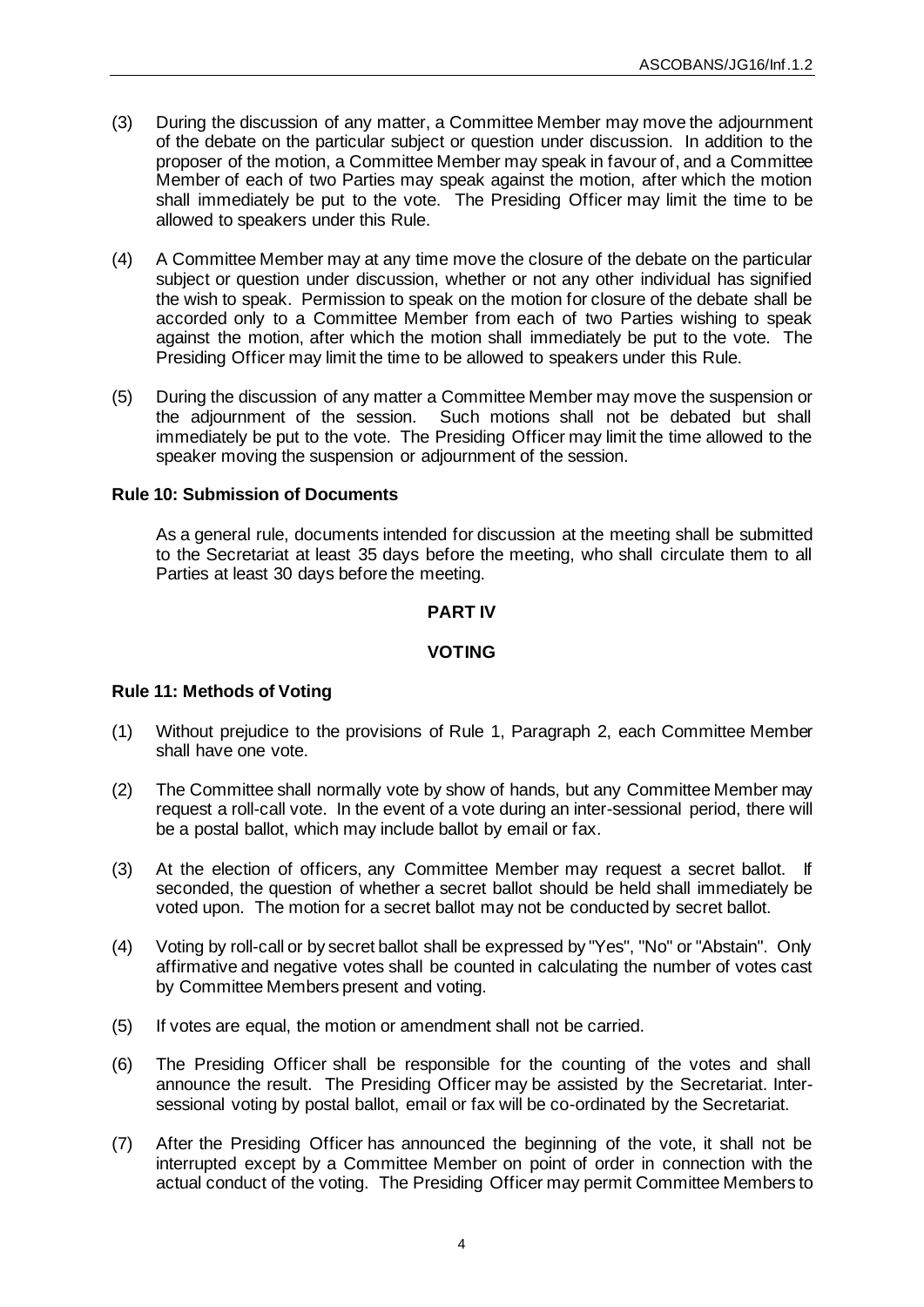explain their votes either before or after the voting, and may limit the time to be allowed for such explanations.

## **Rule 12: Majority and Voting Procedures on Motions and Amendments**

- (1) Except where otherwise provided for under the provisions of the Agreement or these Rules, all votes on procedural matters relating to the forwarding of the business of the meeting shall be decided by a simple majority of Parties.
- (2) Financial decisions within the limit of the power available to the Advisory Committee shall be decided by three-quarter majority among those Parties present and voting.
- (3) Amendments to the Rules of Procedure require a three-quarter majority among those present and voting.
- (4) All other decisions shall be taken by simple majority among Parties present and voting.
- (5) When an amendment is moved to a proposal, the amendment shall be voted on first. If the amendment is adopted, the amended proposal shall then be voted upon.

## **PART V**

## **LANGUAGES AND RECORDS**

#### **Rule 13: Working Language**

English shall be the working language of the Committee meeting and working groups.

#### **Rule 14: Other Languages**

- (1) An individual may speak in a language other than English, provided he/she furnishes interpretation into English.
- (2) Any document submitted to a meeting shall be in English.

#### **Rule 15: Summary Records**

Summary records of Committee meetings shall be kept by the Secretariat and shall be circulated to all Parties in English.

# **PART VI**

## **OPENNESS OF DEBATES**

#### **Rule 16: Committee Meetings**

All sessions of meetings shall be open to the public, except that in exceptional circumstances the Meeting may decide, by a two-thirds majority of Parties present and voting, that any single session be closed to the public.

#### **Rule 17: Sessions of the Working Groups**

As a general rule, sessions of working groups shall be limited to the Committee Members, their advisers and to observers invited by the Chairs of working groups.